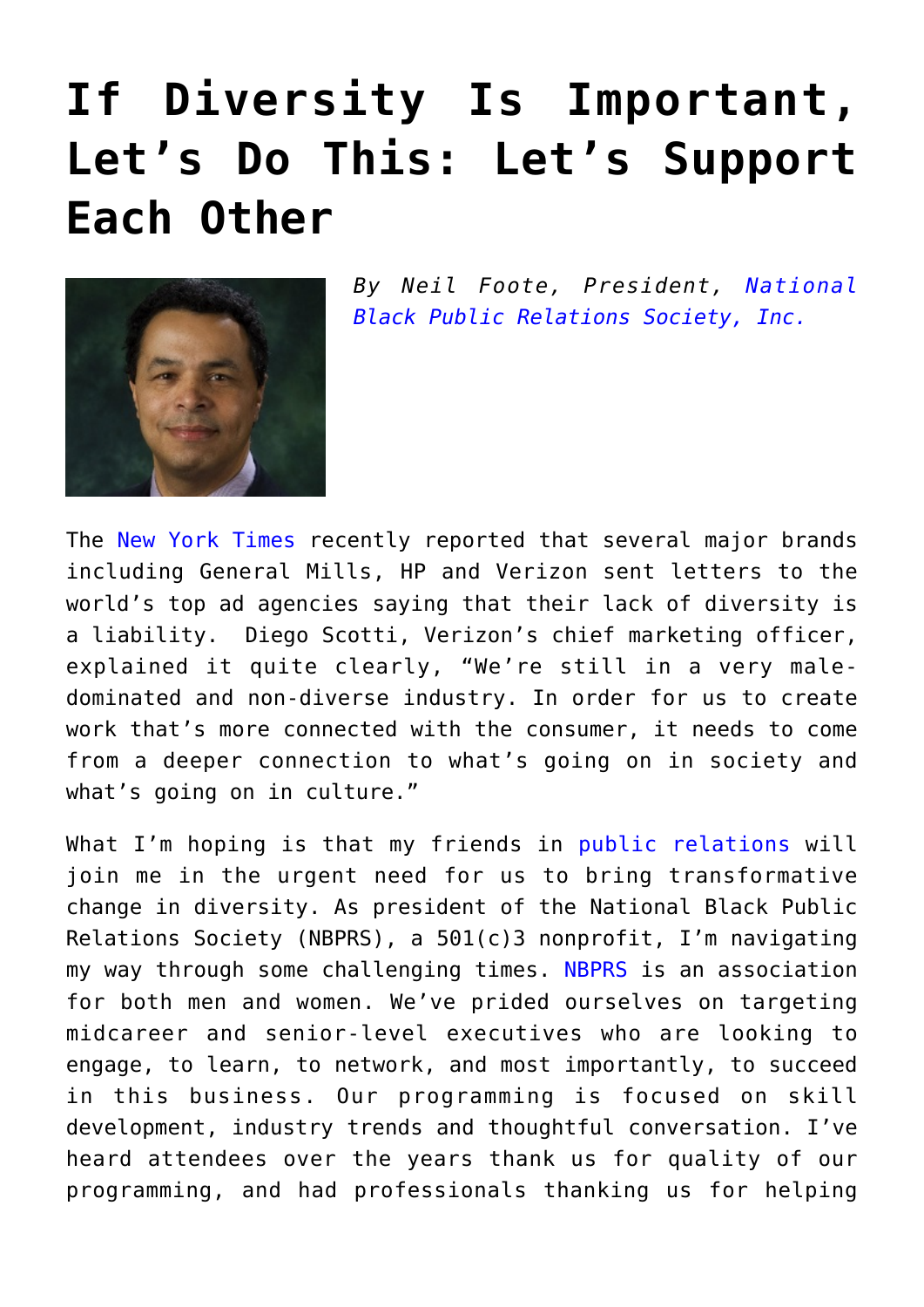them be better prepared for their jobs.

Here's my challenge to the industry: Let us help each other out. I can't develop programs, if I don't have underwriters. I can't build a n



organization, if I don't have members. I can't have members, if there are too few black public relations professionals employed at your companies. I've been told that there are limited budgets to support our activities. I've been told that there need to be more programs where the agencies can actively identify and recruit talent. I've been told that there are other more useful conferences.

Furthermore, a recent study by the Arthur Page Society with Syracuse University and the American Psychological Association offers solid proof that giving access to our type of conference is critically important to the industry, commenting, "providing funding support or time off with compensation for employees to participate in external networking/affinity/resource programs that connect professionals who share an identity or cultural background, so they can share information, see support and get career advice is critical."

As president of NPBRS, I know there is plenty of room for various organizations to provide programs and services to offer black public relations executive professional development, job opportunities and just plain inspiration and moral support. Too often, there is only one black professional